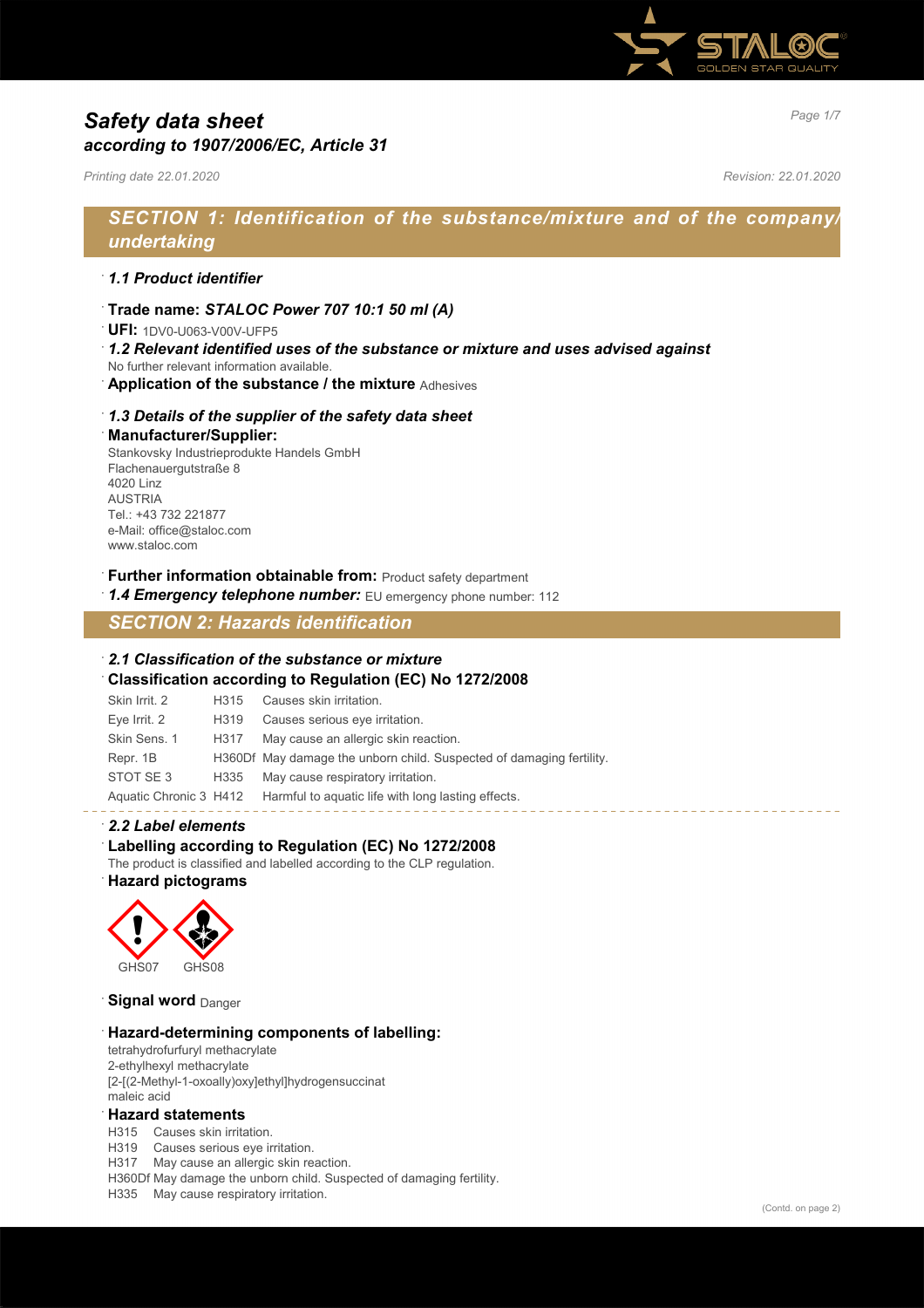

# *Page 2/7 Safety data sheet according to 1907/2006/EC, Article 31*

*Printing date 22.01.2020 Revision: 22.01.2020*

# *Trade name: STALOC Power 707 10:1 50 ml (A)*

(Contd. of page 1)

H412 Harmful to aquatic life with long lasting effects.

## · **Precautionary statements**

| P <sub>101</sub> | If medical advice is needed, have product container or label at hand.                                                         |
|------------------|-------------------------------------------------------------------------------------------------------------------------------|
| P <sub>102</sub> | Keep out of reach of children.                                                                                                |
| P <sub>103</sub> | Read label before use.                                                                                                        |
| P <sub>261</sub> | Avoid breathing dust/fume/gas/mist/vapours/spray.                                                                             |
| P <sub>280</sub> | Wear protective gloves/protective clothing/eye protection/face protection.                                                    |
| P304+P340        | IF INHALED: Remove person to fresh air and keep comfortable for breathing.                                                    |
|                  | P305+P351+P338 IF IN EYES: Rinse cautiously with water for several minutes. Remove contact lenses, if present and easy to do. |
|                  | Continue rinsing.                                                                                                             |
| P405             | Store locked up.                                                                                                              |
| P <sub>501</sub> | Dispose of contents/container in accordance with local/regional/national/international regulations.                           |
| 22 Other hozarde |                                                                                                                               |

### · *2.3 Other hazards*

## · **Results of PBT and vPvB assessment**

- **PBT**: Not applicable.
- · **vPvB:** Not applicable.

## *SECTION 3: Composition/information on ingredients*

## · *3.2 Chemical characterisation: Mixtures*

**Description:** Mixture of substances listed below with nonhazardous additions.

|                            | Dangerous components:                                                                                      |               |  |
|----------------------------|------------------------------------------------------------------------------------------------------------|---------------|--|
| CAS: 2455-24-5             | tetrahydrofurfuryl methacrylate                                                                            | $>25$ -≤50%   |  |
|                            | <b>DEPTED AT AUTHOR CONTAINS AND THE SET OF STARK OF STARK STOT SE 3, H335,</b><br>Aquatic Chronic 3, H412 |               |  |
| CAS: 688-84-6              | 2-ethylhexyl methacrylate                                                                                  | 25%           |  |
| EINECS: 211-708-6          | Skin Sens. 1, H317; Aquatic Chronic 3, H412                                                                |               |  |
| Index number: 607-134-00-4 |                                                                                                            |               |  |
| CAS: 20882-04-6            | [2-[(2-Methyl-1-oxoally)oxy]ethyl]hydrogensuccinat                                                         | $>2.5 - 10\%$ |  |
|                            | Skin Irrit. 2, H315; Eye Irrit. 2, H319; Skin Sens. 1, H317; STOT SE 3, H335                               |               |  |
| CAS: 110-16-7              | maleic acid                                                                                                | $≥1-S2.5%$    |  |
| EINECS: 203-742-5          | (1) Acute Tox. 4, H302; Acute Tox. 4, H312; Skin Irrit. 2, H315; Eye Irrit. 2, H319; Skin                  |               |  |
|                            | Index number: 607-095-00-3 Sens. 1, H317; STOT SE 3, H335                                                  |               |  |
|                            | Specific concentration limit: Skin Sens. 1; H317: $C \ge 0.1$ %                                            |               |  |

Additional information: For the wording of the listed hazard phrases refer to section 16.

# *SECTION 4: First aid measures*

### · *4.1 Description of first aid measures*

**General information:** Immediately remove any clothing soiled by the product.

### · **After inhalation:**

Supply fresh air and to be sure call for a doctor.

- In case of unconsciousness place patient stably in side position for transportation.
- After skin contact: Immediately wash with water and soap and rinse thoroughly.
- After eye contact: Rinse opened eye for several minutes under running water. If symptoms persist, consult a doctor.
- After swallowing: If symptoms persist consult doctor.
- 4.2 Most important symptoms and effects, both acute and delayed No further relevant information available.
- · *4.3 Indication of any immediate medical attention and special treatment needed*
- No further relevant information available.

# *SECTION 5: Firefighting measures*

- · *5.1 Extinguishing media*
- Suitable extinguishing agents: Use fire extinguishing methods suitable to surrounding conditions.
- · *5.2 Special hazards arising from the substance or mixture* No further relevant information available.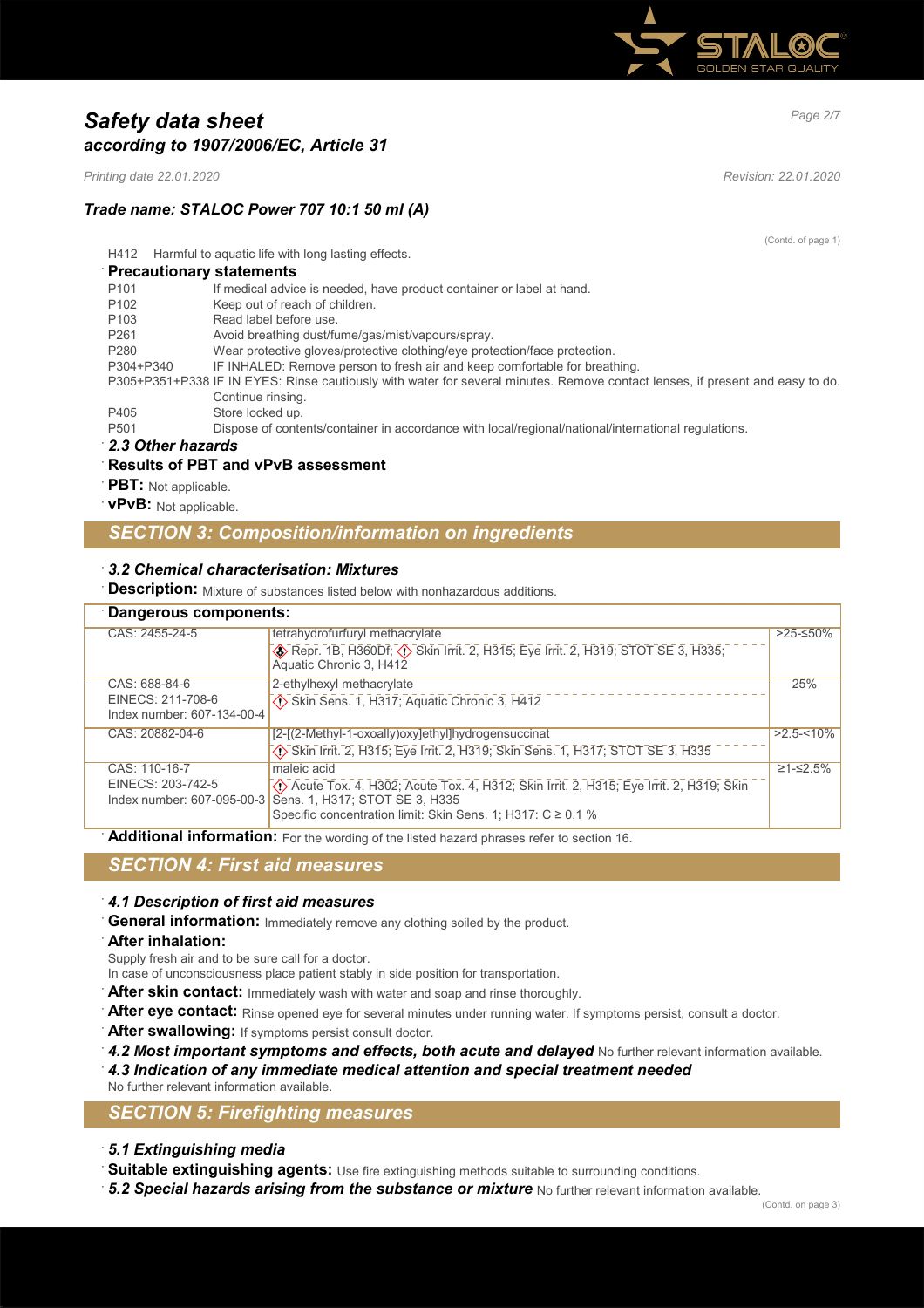

# *Page 3/7 Safety data sheet according to 1907/2006/EC, Article 31*

*Printing date 22.01.2020 Revision: 22.01.2020*

## *Trade name: STALOC Power 707 10:1 50 ml (A)*

## · *5.3 Advice for firefighters*

**Protective equipment:** No special measures required.

## *SECTION 6: Accidental release measures*

## · *6.1 Personal precautions, protective equipment and emergency procedures* Not required. · *6.2 Environmental precautions:*

Do not allow product to reach sewage system or any water course. Inform respective authorities in case of seepage into water course or sewage system. Do not allow to enter sewers/ surface or ground water.

### · *6.3 Methods and material for containment and cleaning up:*

Absorb with liquid-binding material (sand, diatomite, acid binders, universal binders, sawdust). Dispose contaminated material as waste according to item 13. Ensure adequate ventilation.

#### · *6.4 Reference to other sections*

See Section 7 for information on safe handling. See Section 8 for information on personal protection equipment. See Section 13 for disposal information.

# *SECTION 7: Handling and storage*

#### · *7.1 Precautions for safe handling*

Ensure good ventilation/exhaustion at the workplace. Open and handle receptacle with care. Prevent formation of aerosols.

**Information about fire - and explosion protection:** Keep respiratory protective device available.

### · *7.2 Conditions for safe storage, including any incompatibilities*

- · **Storage:**
- · **Requirements to be met by storerooms and receptacles:** No special requirements.
- · **Information about storage in one common storage facility:** Not required.
- **Further information about storage conditions: Keep container tightly sealed.**

7.3 Specific end use(s) No further relevant information available.

## *SECTION 8: Exposure controls/personal protection*

· **Additional information about design of technical facilities:** No further data; see item 7.

### · *8.1 Control parameters*

· **Ingredients with limit values that require monitoring at the workplace:**

The product does not contain any relevant quantities of materials with critical values that have to be monitored at the workplace.

Additional information: The lists valid during the making were used as basis.

### · *8.2 Exposure controls*

#### · **Personal protective equipment:**

· **General protective and hygienic measures:**

Keep away from foodstuffs, beverages and feed. Immediately remove all soiled and contaminated clothing Wash hands before breaks and at the end of work. Store protective clothing separately.

Avoid contact with the eyes and skin.

#### · **Respiratory protection:**

In case of brief exposure or low pollution use respiratory filter device. In case of intensive or longer exposure use self-contained respiratory protective device.

(Contd. of page 2)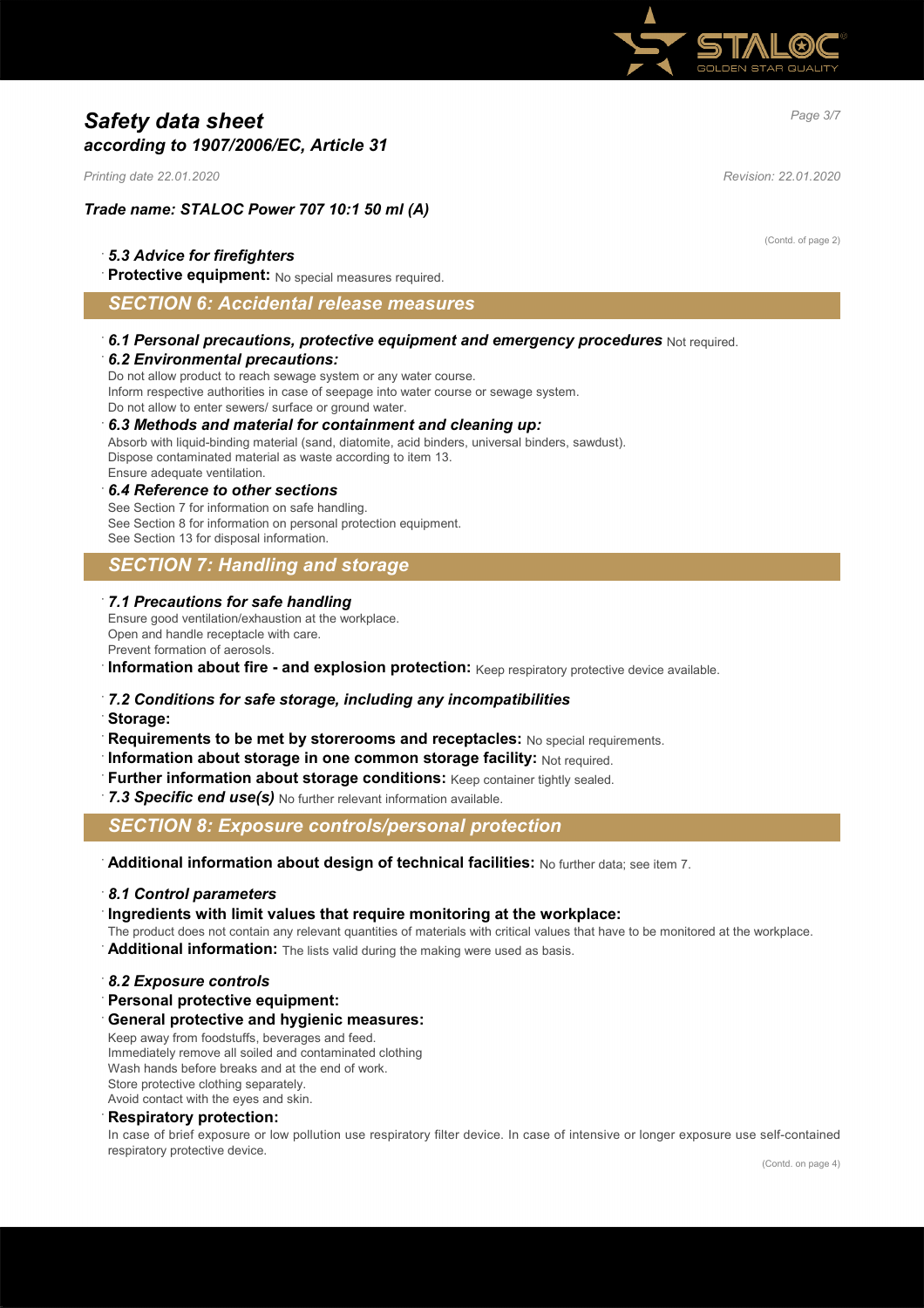

# *Page 4/7 Safety data sheet according to 1907/2006/EC, Article 31*

*Printing date 22.01.2020 Revision: 22.01.2020*

(Contd. of page 3)

# *Trade name: STALOC Power 707 10:1 50 ml (A)*

· **Protection of hands:**



Protective gloves

The glove material has to be impermeable and resistant to the product/ the substance/ the preparation. Due to missing tests no recommendation to the glove material can be given for the product/ the preparation/ the chemical mixture. Selection of the glove material on consideration of the penetration times, rates of diffusion and the degradation

## · **Material of gloves**

The selection of the suitable gloves does not only depend on the material, but also on further marks of quality and varies from manufacturer to manufacturer. As the product is a preparation of several substances, the resistance of the glove material can not be calculated in advance and has therefore to be checked prior to the application.

### · **Penetration time of glove material**

The exact break through time has to be found out by the manufacturer of the protective gloves and has to be observed.

## · **Eye protection:**



Tightly sealed goggles

# *SECTION 9: Physical and chemical properties*

| 9.1 Information on basic physical and chemical properties<br><b>General Information</b> |                                               |
|-----------------------------------------------------------------------------------------|-----------------------------------------------|
| Appearance:                                                                             |                                               |
| Form:                                                                                   | Fluid                                         |
| Colour:                                                                                 | White                                         |
| Odour:                                                                                  | Characteristic                                |
| Odour threshold:                                                                        | Not determined.                               |
| pH-value:                                                                               | Not determined.                               |
| <b>Change in condition</b>                                                              |                                               |
| <b>Melting point/freezing point:</b>                                                    | Undetermined.                                 |
| Initial boiling point and boiling range: Undetermined.                                  |                                               |
| Flash point:                                                                            | Not applicable.                               |
| Flammability (solid, gas):                                                              | Not applicable.                               |
| <b>Decomposition temperature:</b>                                                       | Not determined.                               |
| Auto-ignition temperature:                                                              | Product is not selfigniting.                  |
| <b>Explosive properties:</b>                                                            | Product does not present an explosion hazard. |
| <b>Explosion limits:</b>                                                                |                                               |
| Lower:                                                                                  | Not determined.                               |
| Upper:                                                                                  | Not determined.                               |
| <b>Vapour pressure:</b>                                                                 | Not determined.                               |
| Density at 20 °C:                                                                       | $1.05$ g/cm <sup>3</sup>                      |
| <b>Relative density</b>                                                                 | Not determined.                               |
| Vapour density                                                                          | Not determined.                               |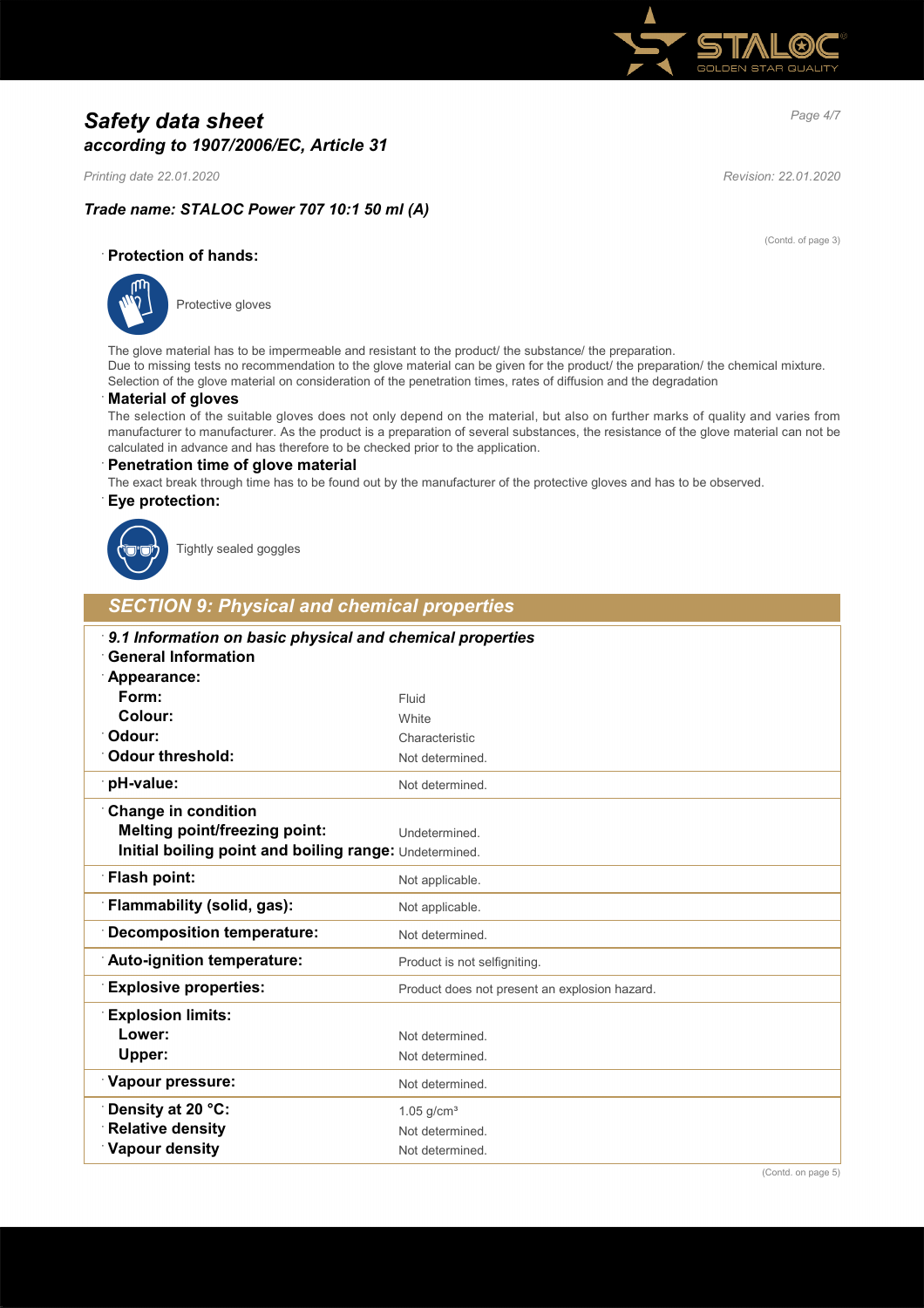

# *Page 5/7 Safety data sheet according to 1907/2006/EC, Article 31*

*Printing date 22.01.2020 Revision: 22.01.2020*

## *Trade name: STALOC Power 707 10:1 50 ml (A)*

(Contd. of page 4)

| <b>Evaporation rate</b>                    | Not determined.                            |
|--------------------------------------------|--------------------------------------------|
| Solubility in / Miscibility with<br>water: | Not miscible or difficult to mix.          |
|                                            |                                            |
| Partition coefficient: n-octanol/water:    | Not determined                             |
| <b>Viscosity:</b>                          |                                            |
| Dynamic at 20 °C:                          | 8.000 mPas                                 |
| Kinematic:                                 | Not determined.                            |
| ∵Solvent content:                          |                                            |
| Solids content:                            | 75.0 %                                     |
| 9.2 Other information                      | No further relevant information available. |

# *SECTION 10: Stability and reactivity*

· *10.1 Reactivity* No further relevant information available.

- · *10.2 Chemical stability*
- · **Thermal decomposition / conditions to be avoided:** No decomposition if used according to specifications.
- · *10.3 Possibility of hazardous reactions* No dangerous reactions known.
- · *10.4 Conditions to avoid* No further relevant information available.
- · *10.5 Incompatible materials:* No further relevant information available.
- · *10.6 Hazardous decomposition products:* No dangerous decomposition products known.

## *SECTION 11: Toxicological information*

## · *11.1 Information on toxicological effects*

· **Acute toxicity** Based on available data, the classification criteria are not met.

# · **LD/LC50 values relevant for classification:**

**110-16-7 maleic acid** Oral LD50 708 mg/kg (rat) Dermal LD50 1,560 mg/kg (rabbit)

### · **Primary irritant effect:**

- **Skin corrosion/irritation**
- Causes skin irritation.
- · **Serious eye damage/irritation**
- Causes serious eye irritation.
- · **Respiratory or skin sensitisation**
- May cause an allergic skin reaction.
- · **CMR effects (carcinogenity, mutagenicity and toxicity for reproduction)**
- **Germ cell mutagenicity** Based on available data, the classification criteria are not met.
- · **Carcinogenicity** Based on available data, the classification criteria are not met.
- **Reproductive toxicity**
- May damage the unborn child. Suspected of damaging fertility.
- · **STOT-single exposure**
- May cause respiratory irritation.
- **STOT-repeated exposure** Based on available data, the classification criteria are not met.
- **Aspiration hazard** Based on available data, the classification criteria are not met.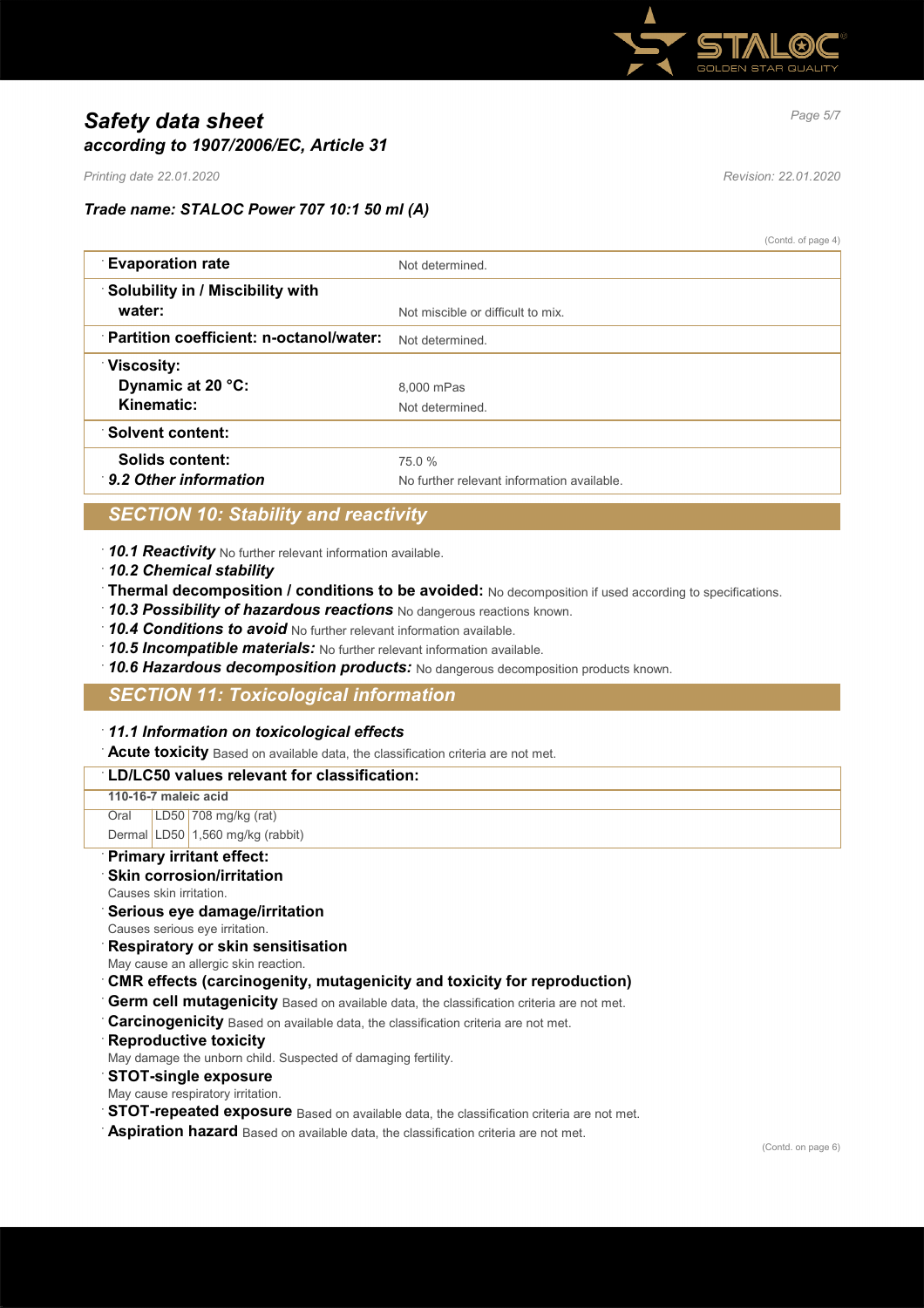

# *Page 6/7 Safety data sheet according to 1907/2006/EC, Article 31*

*Printing date 22.01.2020 Revision: 22.01.2020*

*Trade name: STALOC Power 707 10:1 50 ml (A)*

(Contd. of page 5)

# *SECTION 12: Ecological information*

## · *12.1 Toxicity*

- · **Aquatic toxicity:** No further relevant information available.
- · *12.2 Persistence and degradability* No further relevant information available.
- · *12.3 Bioaccumulative potential* No further relevant information available.
- · *12.4 Mobility in soil* No further relevant information available.
- · **Ecotoxical effects:**
- · **Remark:** Harmful to fish
- · **Additional ecological information:**
- · **General notes:**

Water hazard class 1 (German Regulation) (Self-assessment): slightly hazardous for water Do not allow undiluted product or large quantities of it to reach ground water, water course or sewage system. Harmful to aquatic organisms

- · *12.5 Results of PBT and vPvB assessment*
- · **PBT:** Not applicable.
- · **vPvB:** Not applicable.
- · *12.6 Other adverse effects* No further relevant information available.

# *SECTION 13: Disposal considerations*

· *13.1 Waste treatment methods*

· **Recommendation** Must not be disposed together with household garbage. Do not allow product to reach sewage system.

## · **Uncleaned packaging:**

· **Recommendation:** Disposal must be made according to official regulations.

| <b>SECTION 14: Transport information</b>        |                 |  |
|-------------------------------------------------|-----------------|--|
| $\cdot$ 14.1 UN-Number                          |                 |  |
| ADR, IMDG, IATA                                 | UN-             |  |
| ∴ADN                                            | not regulated   |  |
| 14.2 UN proper shipping name                    |                 |  |
| ∵ADR, ADN, IMDG, IATA                           | not regulated   |  |
| 14.3 Transport hazard class(es)                 |                 |  |
| ADR, ADN, IMDG, IATA                            |                 |  |
| ∵Class                                          | not regulated   |  |
| 14.4 Packing group                              |                 |  |
| ADR, IMDG, IATA                                 | not regulated   |  |
| 14.5 Environmental hazards:                     | Not applicable. |  |
| $\lceil$ 14.6 Special precautions for user      | Not applicable. |  |
| 14.7 Transport in bulk according to Annex II of |                 |  |
| <b>Marpol and the IBC Code</b>                  | Not applicable. |  |
| <b>UN "Model Regulation":</b>                   | not regulated   |  |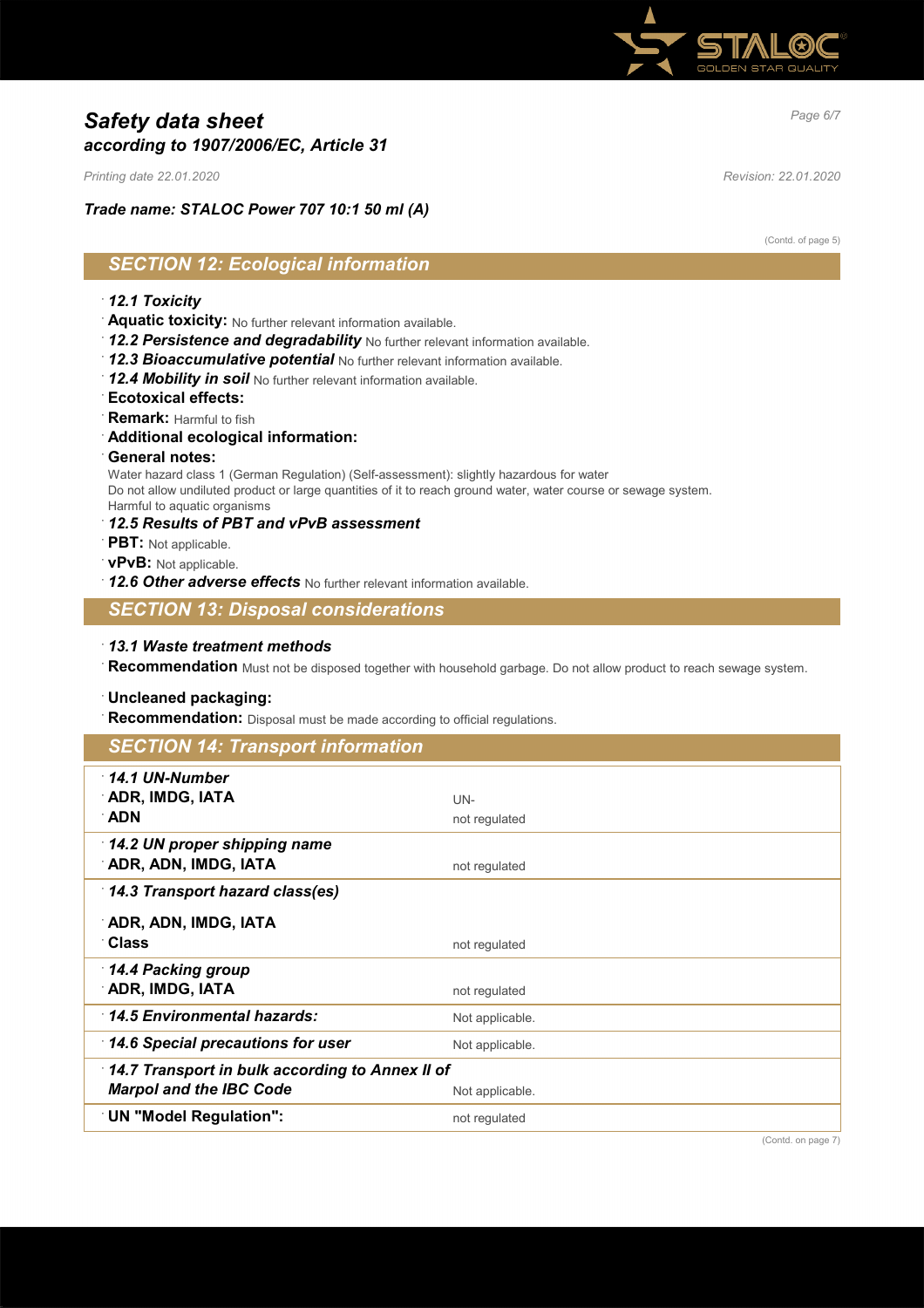

# *Page 7/7 Safety data sheet according to 1907/2006/EC, Article 31*

*Printing date 22.01.2020 Revision: 22.01.2020*

*Trade name: STALOC Power 707 10:1 50 ml (A)*

(Contd. of page 6)

# *SECTION 15: Regulatory information*

- · *15.1 Safety, health and environmental regulations/legislation specific for the substance or mixture*
- · **Directive 2012/18/EU**
- · **Named dangerous substances ANNEX I** None of the ingredients is listed.
- · **REGULATION (EC) No 1907/2006 ANNEX XVII** Conditions of restriction: 3
- · *15.2 Chemical safety assessment:* A Chemical Safety Assessment has not been carried out.

## *SECTION 16: Other information*

This information is based on our present knowledge. However, this shall not constitute a guarantee for any specific product features and shall not establish a legally valid contractual relationship.

#### · **Relevant phrases**

- H302 Harmful if swallowed.
- H312 Harmful in contact with skin.
- H315 Causes skin irritation.
- H317 May cause an allergic skin reaction.
- H319 Causes serious eye irritation.
- H335 May cause respiratory irritation.
- H360Df May damage the unborn child. Suspected of damaging fertility.
- H412 Harmful to aquatic life with long lasting effects.

#### **Department issuing SDS: Product safety department**

**Contact:** Hr Stankovsky

#### · **Abbreviations and acronyms:**

ADR: Accord européen sur le transport des marchandises dangereuses par Route (European Agreement concerning the International Carriage of Dangerous Goods by Road) IMDG: International Maritime Code for Dangerous Goods IATA: International Air Transport Association

GHS: Globally Harmonised System of Classification and Labelling of Chemicals

EINECS: European Inventory of Existing Commercial Chemical Substances

ELINCS: European List of Notified Chemical Substances

CAS: Chemical Abstracts Service (division of the American Chemical Society)

- LC50: Lethal concentration, 50 percent
- LD50: Lethal dose, 50 percent PBT: Persistent, Bioaccumulative and Toxic
- vPvB: very Persistent and very Bioaccumulative
- Acute Tox. 4: Acute toxicity oral Category 4
- Skin Irrit. 2: Skin corrosion/irritation Category 2
- Eye Irrit. 2: Serious eye damage/eye irritation Category 2 Skin Sens. 1: Skin sensitisation – Category 1
- Repr. 1B: Reproductive toxicity Category 1B
- STOT SE 3: Specific target organ toxicity (single exposure) Category 3
- Aquatic Chronic 3: Hazardous to the aquatic environment long-term aquatic hazard Category 3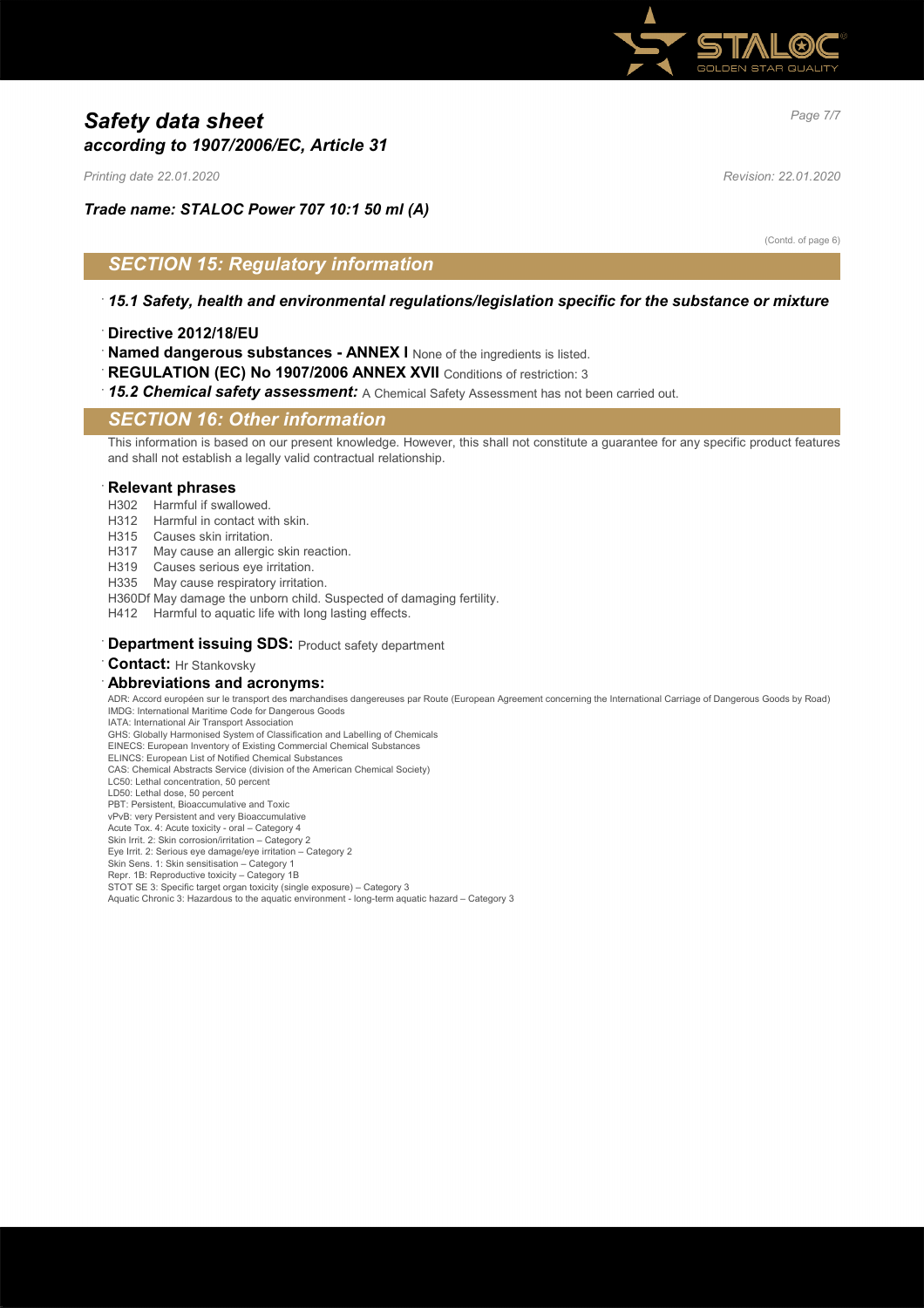

# *Page 1/8 Safety data sheet according to 1907/2006/EC, Article 31*

*Printing date 22.01.2020 Revision: 22.01.2020*

# *SECTION 1: Identification of the substance/mixture and of the company/ undertaking*

## · *1.1 Product identifier*

· **Trade name:** *STALOC Power 707 10:1 50ml (B)*

· **UFI:** 3GV0-A0VH-600C-HT87

- · *1.2 Relevant identified uses of the substance or mixture and uses advised against* No further relevant information available.
- · **Application of the substance / the mixture** Adhesives

## · *1.3 Details of the supplier of the safety data sheet* · **Manufacturer/Supplier:**

Stankovsky Industrieprodukte Handels GmbH Flachenauergutstraße 8 4020 Linz **ALISTRIA** Tel.: +43 732 221877 e-Mail: office@staloc.com www.staloc.com

**Further information obtainable from: Product safety department** 

1.4 **Emergency telephone number:** EU emergency phone number: 112

*SECTION 2: Hazards identification*

#### · *2.1 Classification of the substance or mixture* · **Classification according to Regulation (EC) No 1272/2008**

|               |      | Classification according to Regulation (LO) NO 1212/2000                  |
|---------------|------|---------------------------------------------------------------------------|
| Skin Corr, 1A | H314 | Causes severe skin burns and eye damage.                                  |
| Eye Dam. 1    | H318 | Causes serious eye damage.                                                |
| Skin Sens, 1  | H317 | May cause an allergic skin reaction.                                      |
| Repr. 1B      |      | H360Df May damage the unborn child. Suspected of damaging fertility.      |
| STOT SE3      | H335 | May cause respiratory irritation.                                         |
|               |      | Aquatic Chronic 3 H412 Harmful to aquatic life with long lasting effects. |

### · *2.2 Label elements*

### Labelling according to Regulation (EC) No 1272/2008

The product is classified and labelled according to the CLP regulation.

· **Hazard pictograms**



**Signal word** Danger

### · **Hazard-determining components of labelling:**

Triethylboran-1,3-diaminopropan tetrahydrofurfuryl methacrylate Urethanmethacrylat-Oligomer benzyl methacrylate

### · **Hazard statements**

H314 Causes severe skin burns and eye damage.

H317 May cause an allergic skin reaction.

H360Df May damage the unborn child. Suspected of damaging fertility.

H335 May cause respiratory irritation.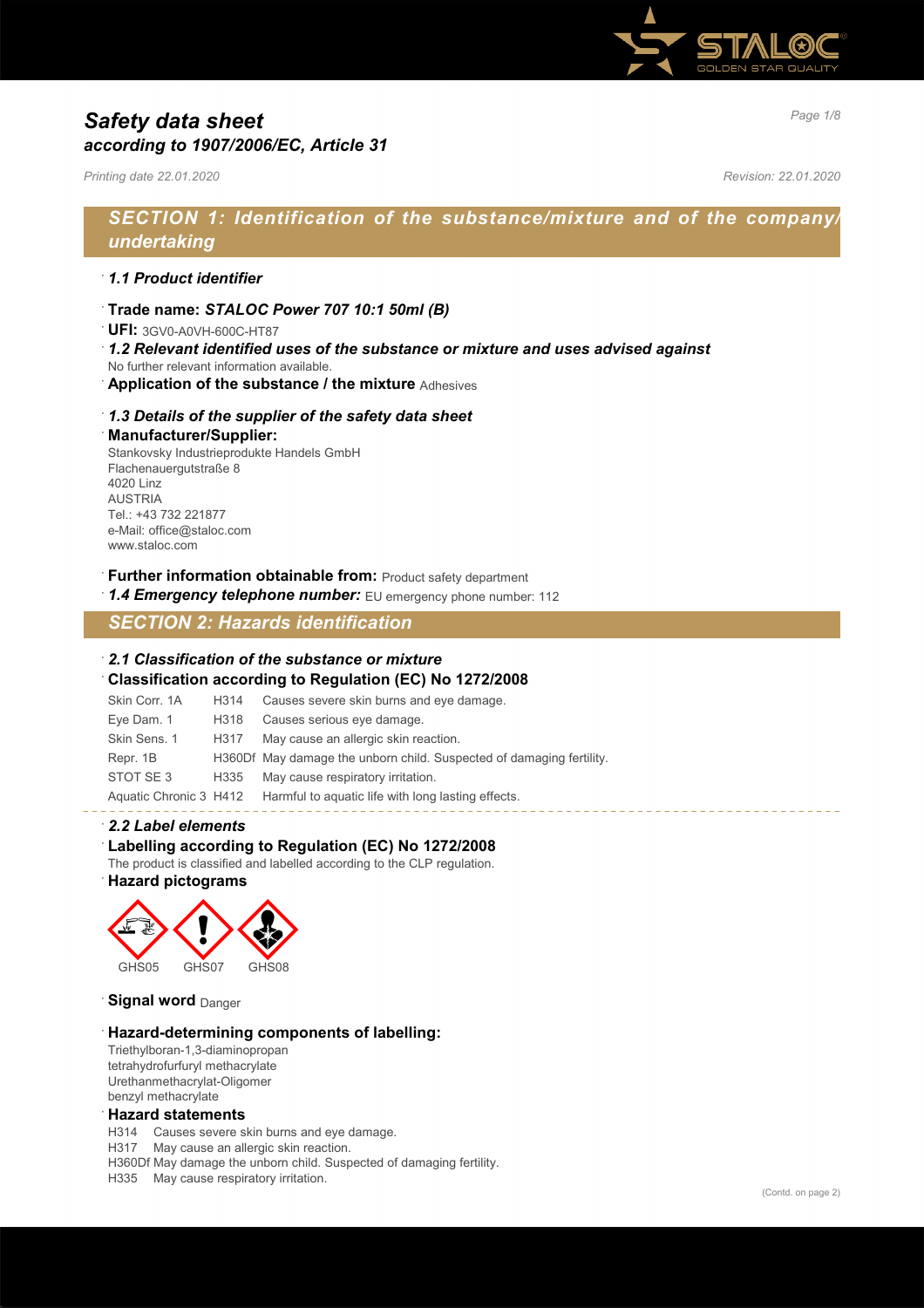

# *Page 2/8 Safety data sheet according to 1907/2006/EC, Article 31*

*Printing date 22.01.2020 Revision: 22.01.2020*

# *Trade name: STALOC Power 707 10:1 50ml (B)*

(Contd. of page 1)

H412 Harmful to aquatic life with long lasting effects.

|  |  |  |  |  |  | <b>Precautionary statements</b> |  |
|--|--|--|--|--|--|---------------------------------|--|
|--|--|--|--|--|--|---------------------------------|--|

| P <sub>101</sub>                                 | If medical advice is needed, have product container or label at hand.                                                         |
|--------------------------------------------------|-------------------------------------------------------------------------------------------------------------------------------|
| P <sub>102</sub>                                 | Keep out of reach of children.                                                                                                |
| P <sub>103</sub>                                 | Read label before use.                                                                                                        |
|                                                  | P303+P361+P353 IF ON SKIN (or hair): Take off immediately all contaminated clothing. Rinse skin with water [or shower].       |
|                                                  | P305+P351+P338 IF IN EYES: Rinse cautiously with water for several minutes. Remove contact lenses, if present and easy to do. |
|                                                  | Continue rinsing.                                                                                                             |
| P310                                             | Immediately call a POISON CENTER/doctor.                                                                                      |
| P321                                             | Specific treatment (see on this label).                                                                                       |
| P362+P364                                        | Take off contaminated clothing and wash it before reuse.                                                                      |
| P405                                             | Store locked up.                                                                                                              |
| P <sub>501</sub>                                 | Dispose of contents/container in accordance with local/regional/national/international regulations.                           |
| $\sim$ $\sim$ $\sim$ $\sim$ $\sim$ $\sim$ $\sim$ |                                                                                                                               |

### · *2.3 Other hazards*

### · **Results of PBT and vPvB assessment**

- **PBT:** Not applicable.
- · **vPvB:** Not applicable.

# *SECTION 3: Composition/information on ingredients*

## · *3.2 Chemical characterisation: Mixtures*

**Description:** Mixture of substances listed below with nonhazardous additions.

|                  | Dangerous components:                                                                                      |                   |  |
|------------------|------------------------------------------------------------------------------------------------------------|-------------------|--|
| CAS: 148861-07-8 | Triethylboran-1,3-diaminopropan                                                                            | $>25-50\%$        |  |
|                  | Skin Corr. 1A, H314; $\overline{\langle}$ Acute Tox. 4, H312                                               |                   |  |
|                  | Urethanmethacrylat-Oligomer                                                                                | $>25-50\%$        |  |
|                  | Skin Irrit. 2, H315; Eye Irrit. 2, H319; Skin Sens. 1, H317; STOT SE 3, H335                               |                   |  |
| CAS: 2455-24-5   | tetrahydrofurfuryl methacrylate                                                                            | $\geq$ 20-<25%    |  |
|                  | Repr. 1B, H360Df; (1) Skin Irrit. 2, H315; Eye Irrit. 2, H319; STOT SE 3, H335; Aquatic<br>Chronic 3, H412 |                   |  |
| CAS: 2495-37-6   | benzyl methacrylate                                                                                        | $>10 - 20%$       |  |
|                  | Skin Irrit. 2, H315; Eye Irrit. 2, H319; Skin Sens. 1, H317; STOT SE 3, H335                               |                   |  |
| CAS: 109-76-2    | trimethylenediamine                                                                                        | $≥1 - ≤2.5%$      |  |
|                  | EINECS: 203-702-7 (A) Flam. Liq. 3, H226; 4 Acute Tox. 2, H310; 4 Skin Corr. 1A, H314; Eye Dam. 1, H318;   |                   |  |
|                  | $\leftrightarrow$ Acute Tox. 4, H302                                                                       |                   |  |
| CAS: 128-37-0    | Butylated hydroxytoluene                                                                                   | $≥0.25 - < 2.5\%$ |  |
|                  | EINECS: 204-881-4 (4) Aquatic Acute 1, H400; Aquatic Chronic 1, H410                                       |                   |  |

Additional information: For the wording of the listed hazard phrases refer to section 16.

# *SECTION 4: First aid measures*

## · *4.1 Description of first aid measures*

General information: Immediately remove any clothing soiled by the product.

### · **After inhalation:**

Supply fresh air and to be sure call for a doctor.

- In case of unconsciousness place patient stably in side position for transportation.
- After skin contact: Immediately wash with water and soap and rinse thoroughly.
- After eye contact: Rinse opened eye for several minutes under running water. Then consult a doctor.
- After swallowing: Drink plenty of water and provide fresh air. Call for a doctor immediately.
- 4.2 Most important symptoms and effects, both acute and delayed No further relevant information available.

· *4.3 Indication of any immediate medical attention and special treatment needed*

No further relevant information available.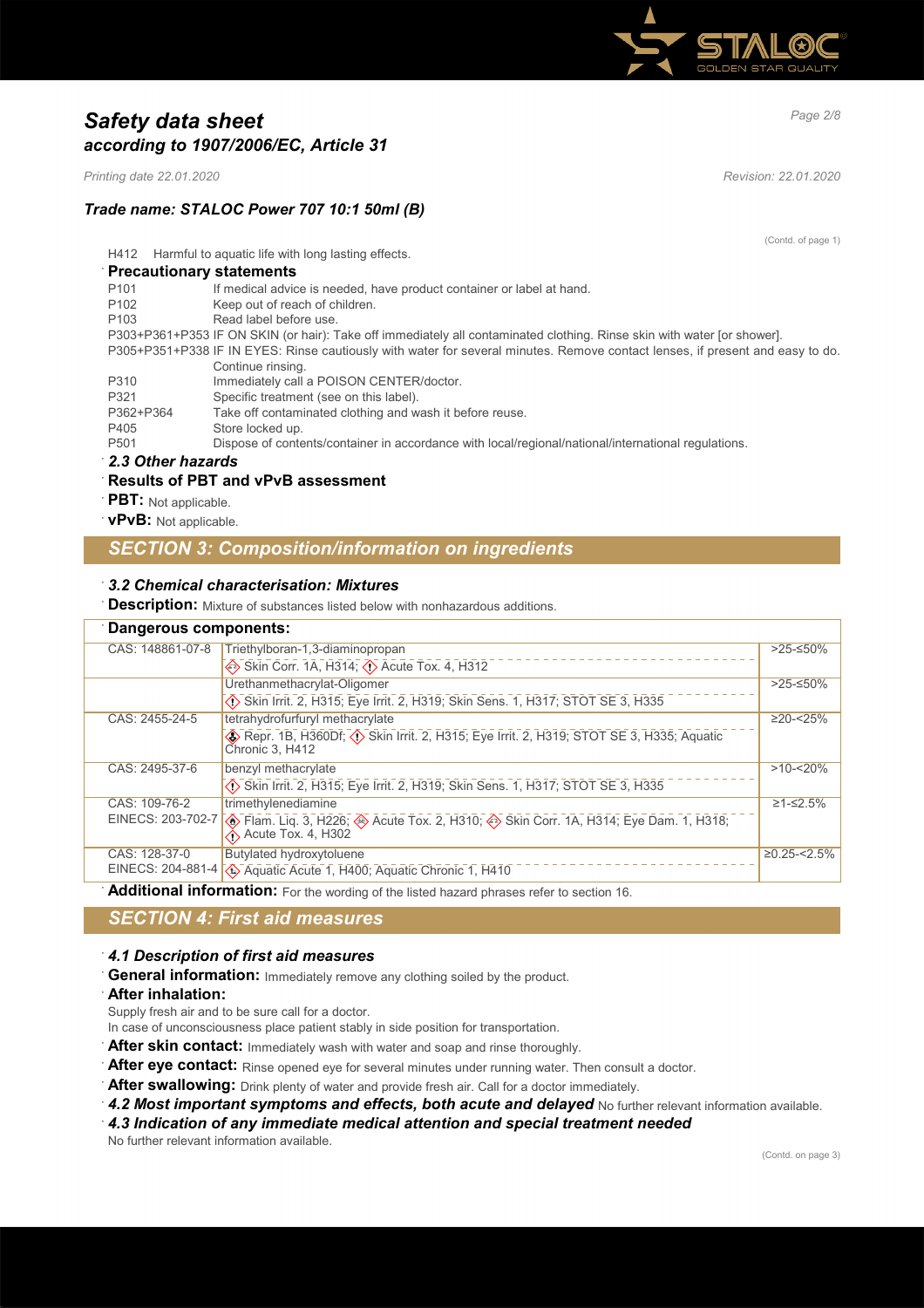

# *Page 3/8 Safety data sheet according to 1907/2006/EC, Article 31*

*Printing date 22.01.2020 Revision: 22.01.2020*

*Trade name: STALOC Power 707 10:1 50ml (B)*

(Contd. of page 2)

# *SECTION 5: Firefighting measures*

## · *5.1 Extinguishing media*

- · **Suitable extinguishing agents:** CO2, powder or water spray. Fight larger fires with water spray or alcohol resistant foam. · *5.2 Special hazards arising from the substance or mixture*
- During heating or in case of fire poisonous gases are produced.
- · *5.3 Advice for firefighters*
- Protective equipment: Mouth respiratory protective device.

*SECTION 6: Accidental release measures*

## · *6.1 Personal precautions, protective equipment and emergency procedures*

Mount respiratory protective device.

Wear protective equipment. Keep unprotected persons away.

### · *6.2 Environmental precautions:*

Do not allow product to reach sewage system or any water course.

Inform respective authorities in case of seepage into water course or sewage system.

Do not allow to enter sewers/ surface or ground water.

### · *6.3 Methods and material for containment and cleaning up:*

Absorb with liquid-binding material (sand, diatomite, acid binders, universal binders, sawdust).

Use neutralising agent.

Dispose contaminated material as waste according to item 13. Ensure adequate ventilation.

### · *6.4 Reference to other sections*

See Section 7 for information on safe handling. See Section 8 for information on personal protection equipment. See Section 13 for disposal information.

# *SECTION 7: Handling and storage*

### · *7.1 Precautions for safe handling*

Ensure good ventilation/exhaustion at the workplace. Open and handle receptacle with care. Prevent formation of aerosols.

**Information about fire - and explosion protection:** Keep respiratory protective device available.

## · *7.2 Conditions for safe storage, including any incompatibilities*

- · **Storage:**
- **Requirements to be met by storerooms and receptacles:** No special requirements.
- **Information about storage in one common storage facility: Not required.**
- **Further information about storage conditions:** Keep container tightly sealed.
- 7.3 Specific end use(s) No further relevant information available.

## *SECTION 8: Exposure controls/personal protection*

· **Additional information about design of technical facilities:** No further data; see item 7.

## · *8.1 Control parameters*

## · **Ingredients with limit values that require monitoring at the workplace:**

The product does not contain any relevant quantities of materials with critical values that have to be monitored at the workplace.

**Additional information:** The lists valid during the making were used as basis.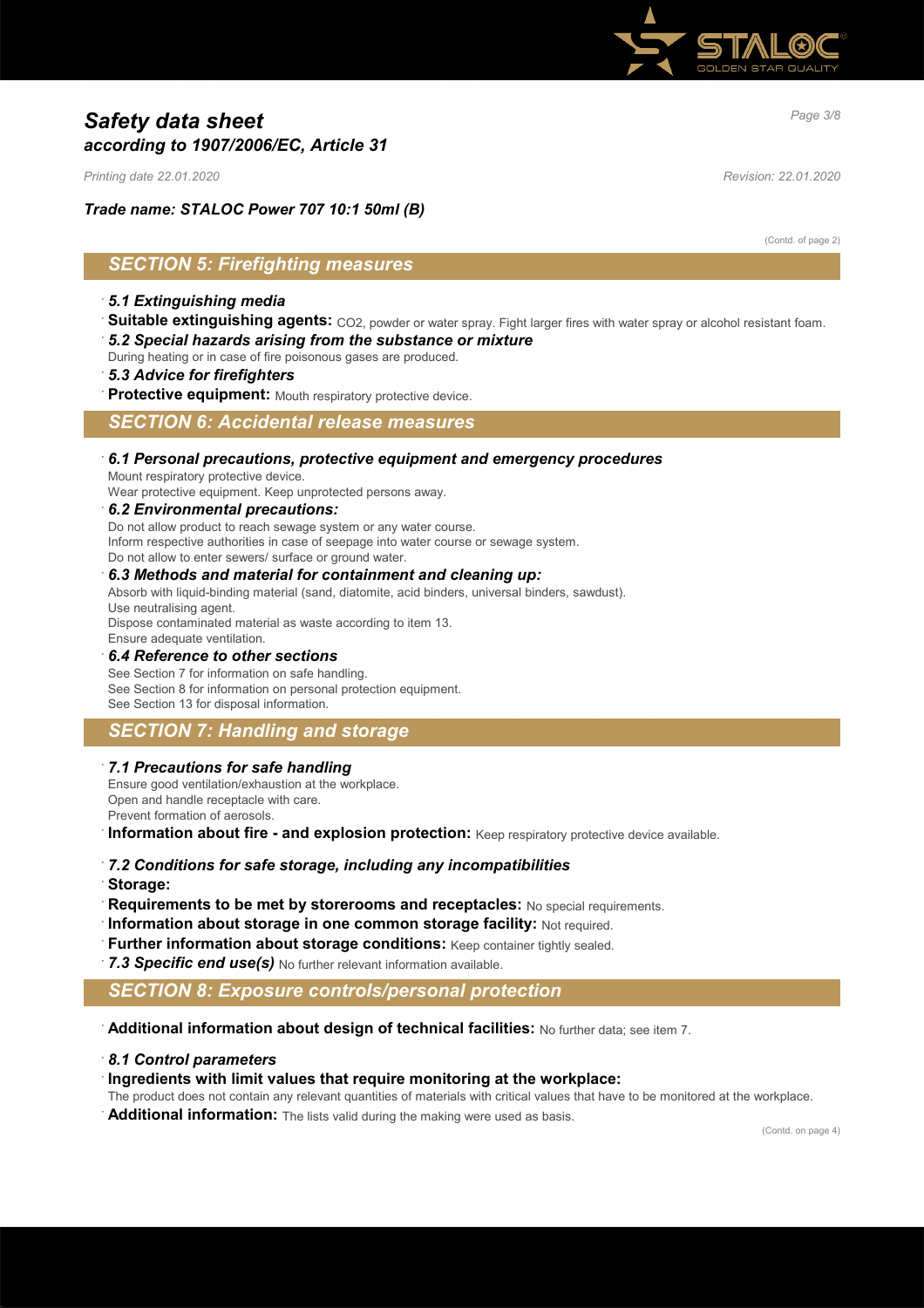

# *Page 4/8 Safety data sheet according to 1907/2006/EC, Article 31*

*Printing date 22.01.2020 Revision: 22.01.2020*

# *Trade name: STALOC Power 707 10:1 50ml (B)*

(Contd. of page 3)

## · *8.2 Exposure controls*

· **Personal protective equipment:**

### · **General protective and hygienic measures:**

Keep away from foodstuffs, beverages and feed. Immediately remove all soiled and contaminated clothing Wash hands before breaks and at the end of work. Store protective clothing separately. Avoid contact with the eyes. Avoid contact with the eyes and skin.

## · **Respiratory protection:**

In case of brief exposure or low pollution use respiratory filter device. In case of intensive or longer exposure use self-contained respiratory protective device.

### · **Protection of hands:**



Protective gloves

The glove material has to be impermeable and resistant to the product/ the substance/ the preparation. Due to missing tests no recommendation to the glove material can be given for the product/ the preparation/ the chemical mixture. Selection of the glove material on consideration of the penetration times, rates of diffusion and the degradation

### · **Material of gloves**

The selection of the suitable gloves does not only depend on the material, but also on further marks of quality and varies from manufacturer to manufacturer. As the product is a preparation of several substances, the resistance of the glove material can not be calculated in advance and has therefore to be checked prior to the application.

#### **Penetration time of glove material**

The exact break through time has to be found out by the manufacturer of the protective gloves and has to be observed.

#### · **Eye protection:**



Tightly sealed goggles

# *SECTION 9: Physical and chemical properties*

| 9.1 Information on basic physical and chemical properties<br><b>General Information</b><br>Appearance: |                 |
|--------------------------------------------------------------------------------------------------------|-----------------|
| Form:                                                                                                  | Fluid           |
|                                                                                                        |                 |
| Colour:                                                                                                | White           |
| ∵Odour:                                                                                                | Characteristic  |
| ∴Odour threshold:                                                                                      | Not determined. |
| ∵pH-value:                                                                                             | Not determined. |
| <b>Change in condition</b>                                                                             |                 |
| <b>Melting point/freezing point:</b>                                                                   | Undetermined.   |
| Initial boiling point and boiling range: Undetermined.                                                 |                 |
| <b>Flash point:</b>                                                                                    | 75 °C           |
| <b>Flammability (solid, gas):</b>                                                                      | Not applicable. |
| Decomposition temperature:                                                                             | Not determined. |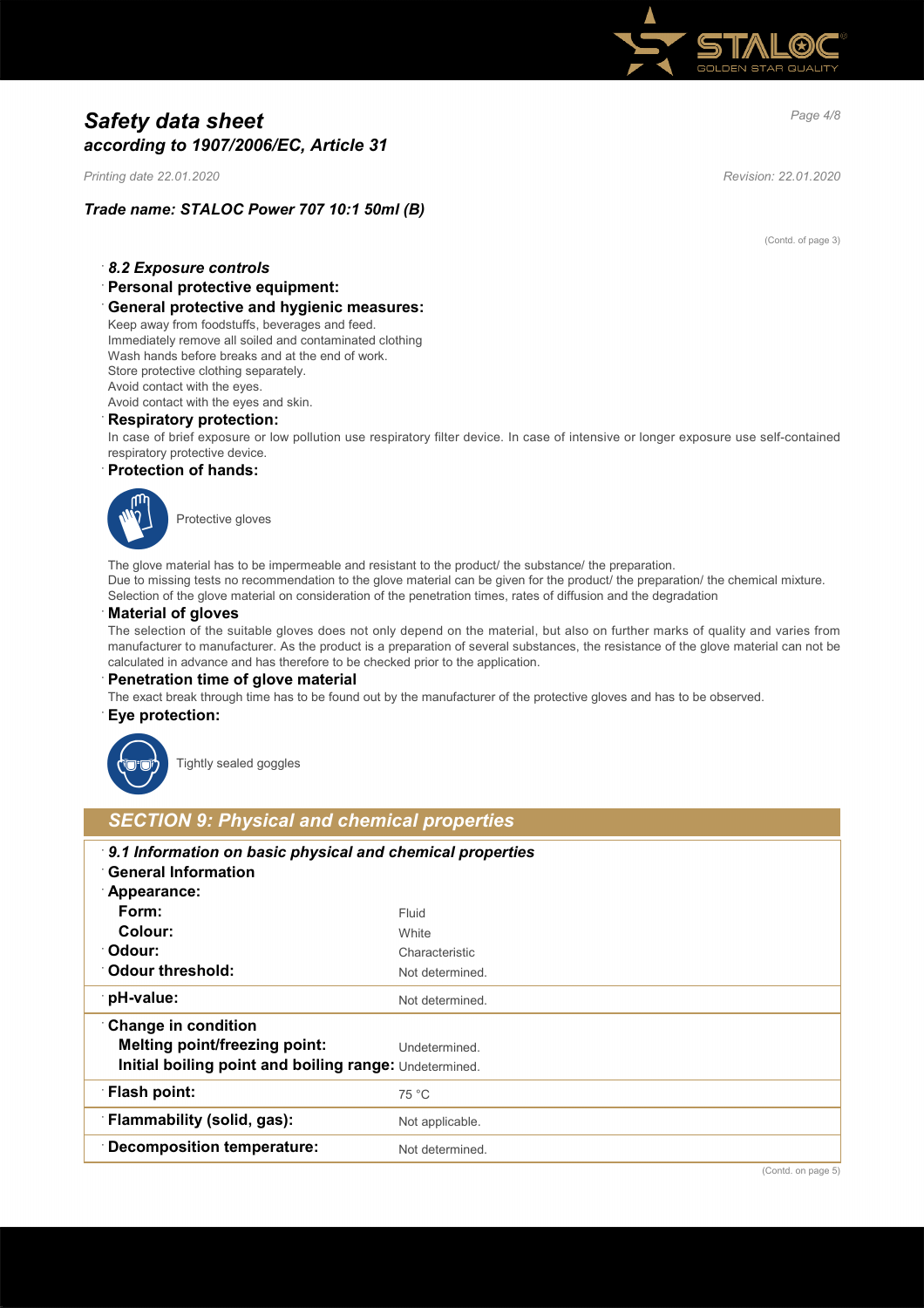

# *Page 5/8 Safety data sheet according to 1907/2006/EC, Article 31*

*Printing date 22.01.2020 Revision: 22.01.2020*

## *Trade name: STALOC Power 707 10:1 50ml (B)*

(Contd. of page 4)

| Auto-ignition temperature:<br>Product is not selfigniting.<br><b>Explosive properties:</b><br>Product does not present an explosion hazard.<br><b>Explosion limits:</b><br>Lower:<br>Not determined.<br>Upper:<br>Not determined.<br>Vapour pressure:<br>Not determined.<br>Density at 20 °C:<br>$1.008$ g/cm <sup>3</sup><br><b>Relative density</b><br>Not determined.<br><b>Vapour density</b><br>Not determined.<br><b>Evaporation rate</b><br>Not determined.<br>Solubility in / Miscibility with<br>water:<br>Not miscible or difficult to mix.<br>Partition coefficient: n-octanol/water:<br>Not determined.<br>Viscosity:<br>Dynamic:<br>Not determined. |            |  |
|------------------------------------------------------------------------------------------------------------------------------------------------------------------------------------------------------------------------------------------------------------------------------------------------------------------------------------------------------------------------------------------------------------------------------------------------------------------------------------------------------------------------------------------------------------------------------------------------------------------------------------------------------------------|------------|--|
|                                                                                                                                                                                                                                                                                                                                                                                                                                                                                                                                                                                                                                                                  |            |  |
|                                                                                                                                                                                                                                                                                                                                                                                                                                                                                                                                                                                                                                                                  |            |  |
|                                                                                                                                                                                                                                                                                                                                                                                                                                                                                                                                                                                                                                                                  |            |  |
|                                                                                                                                                                                                                                                                                                                                                                                                                                                                                                                                                                                                                                                                  |            |  |
|                                                                                                                                                                                                                                                                                                                                                                                                                                                                                                                                                                                                                                                                  |            |  |
|                                                                                                                                                                                                                                                                                                                                                                                                                                                                                                                                                                                                                                                                  |            |  |
|                                                                                                                                                                                                                                                                                                                                                                                                                                                                                                                                                                                                                                                                  |            |  |
|                                                                                                                                                                                                                                                                                                                                                                                                                                                                                                                                                                                                                                                                  |            |  |
|                                                                                                                                                                                                                                                                                                                                                                                                                                                                                                                                                                                                                                                                  |            |  |
|                                                                                                                                                                                                                                                                                                                                                                                                                                                                                                                                                                                                                                                                  |            |  |
|                                                                                                                                                                                                                                                                                                                                                                                                                                                                                                                                                                                                                                                                  |            |  |
|                                                                                                                                                                                                                                                                                                                                                                                                                                                                                                                                                                                                                                                                  |            |  |
|                                                                                                                                                                                                                                                                                                                                                                                                                                                                                                                                                                                                                                                                  |            |  |
|                                                                                                                                                                                                                                                                                                                                                                                                                                                                                                                                                                                                                                                                  |            |  |
|                                                                                                                                                                                                                                                                                                                                                                                                                                                                                                                                                                                                                                                                  |            |  |
| Not determined.                                                                                                                                                                                                                                                                                                                                                                                                                                                                                                                                                                                                                                                  | Kinematic: |  |
| <b>Solvent content:</b>                                                                                                                                                                                                                                                                                                                                                                                                                                                                                                                                                                                                                                          |            |  |
| Solids content:<br>98.0%                                                                                                                                                                                                                                                                                                                                                                                                                                                                                                                                                                                                                                         |            |  |
| 9.2 Other information<br>No further relevant information available.                                                                                                                                                                                                                                                                                                                                                                                                                                                                                                                                                                                              |            |  |

# *SECTION 10: Stability and reactivity*

· *10.1 Reactivity* No further relevant information available.

· *10.2 Chemical stability*

- · **Thermal decomposition / conditions to be avoided:** No decomposition if used according to specifications.
- · *10.3 Possibility of hazardous reactions* No dangerous reactions known.

· *10.4 Conditions to avoid* No further relevant information available.

· *10.5 Incompatible materials:* No further relevant information available.

· *10.6 Hazardous decomposition products:* No dangerous decomposition products known.

## *SECTION 11: Toxicological information*

### · *11.1 Information on toxicological effects*

· **Acute toxicity** Based on available data, the classification criteria are not met.

## · **LD/LC50 values relevant for classification:**

|  | 109-76-2 trimethylenediamine |
|--|------------------------------|
|--|------------------------------|

- Oral LD50 350 mg/kg (rat)
- Dermal LD50 200 mg/kg (rabbit)

**128-37-0 Butylated hydroxytoluene**

Oral LD50 890 mg/kg (rat)

# · **Primary irritant effect:**

- **Skin corrosion/irritation**
- Causes severe skin burns and eye damage.
- · **Serious eye damage/irritation**

Causes serious eye damage.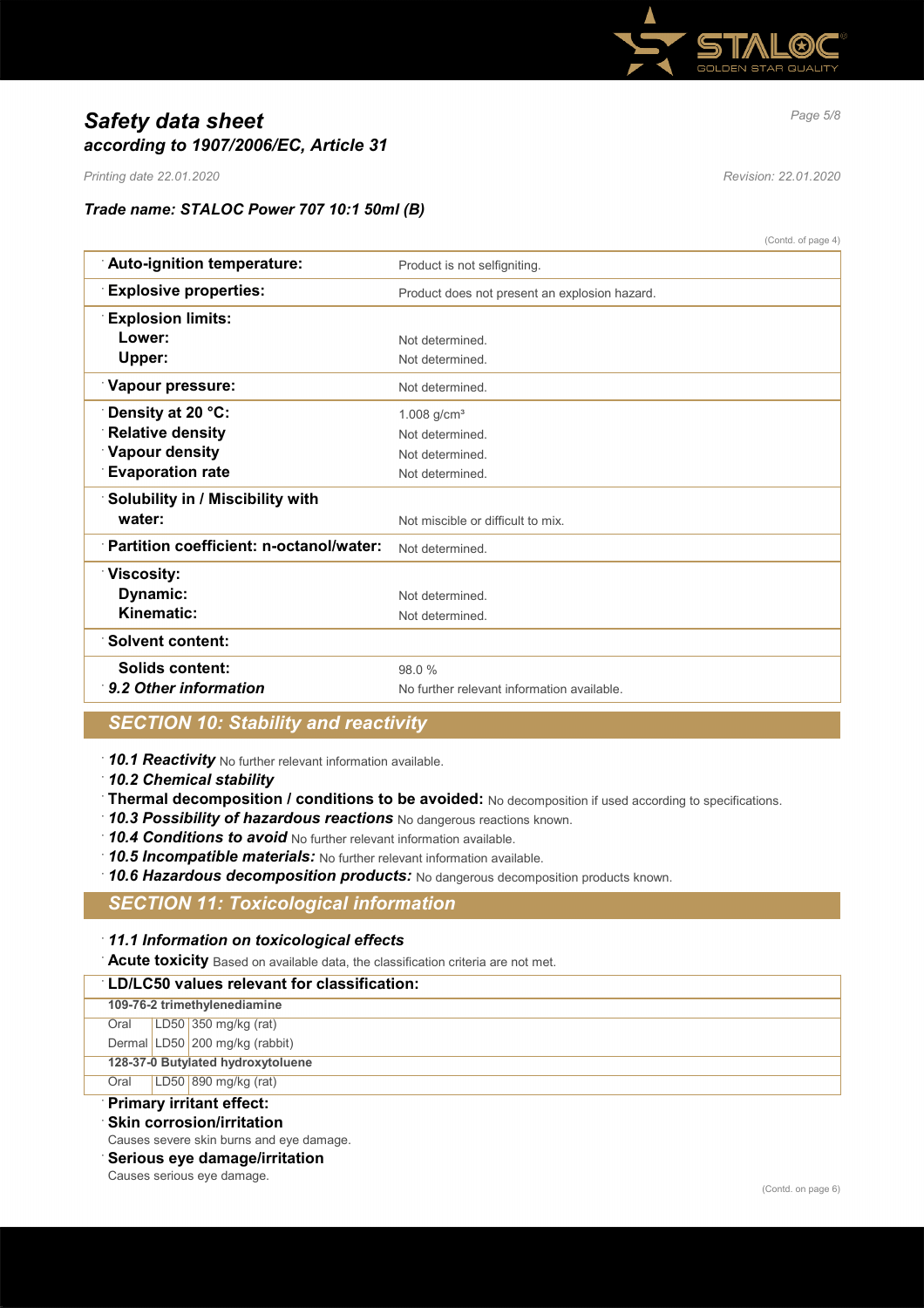

# *Page 6/8 Safety data sheet according to 1907/2006/EC, Article 31*

*Printing date 22.01.2020 Revision: 22.01.2020*

*Trade name: STALOC Power 707 10:1 50ml (B)*

(Contd. of page 5)

- · **Respiratory or skin sensitisation**
- May cause an allergic skin reaction.
- · **CMR effects (carcinogenity, mutagenicity and toxicity for reproduction)**
- Germ cell mutagenicity Based on available data, the classification criteria are not met.
- **Carcinogenicity** Based on available data, the classification criteria are not met.
- **Reproductive toxicity**
- May damage the unborn child. Suspected of damaging fertility.
- · **STOT-single exposure**
- May cause respiratory irritation.
- **STOT-repeated exposure** Based on available data, the classification criteria are not met.
- Aspiration hazard Based on available data, the classification criteria are not met.

## *SECTION 12: Ecological information*

### · *12.1 Toxicity*

- · **Aquatic toxicity:** No further relevant information available.
- · *12.2 Persistence and degradability* No further relevant information available.
- · *12.3 Bioaccumulative potential* No further relevant information available.
- · *12.4 Mobility in soil* No further relevant information available.
- · **Ecotoxical effects:**
- **Remark:** Harmful to fish
- · **Additional ecological information:**
- · **General notes:**

Water hazard class 2 (German Regulation) (Self-assessment): hazardous for water Do not allow product to reach ground water, water course or sewage system. Must not reach sewage water or drainage ditch undiluted or unneutralised. Danger to drinking water if even small quantities leak into the ground. Harmful to aquatic organisms

- · *12.5 Results of PBT and vPvB assessment*
- · **PBT:** Not applicable.
- · **vPvB:** Not applicable.
- · *12.6 Other adverse effects* No further relevant information available.
- *SECTION 13: Disposal considerations*

### · *13.1 Waste treatment methods*

Recommendation Must not be disposed together with household garbage. Do not allow product to reach sewage system.

### · **Uncleaned packaging:**

**Recommendation:** Disposal must be made according to official regulations.

| <b>SECTION 14: Transport information</b>             |                        |
|------------------------------------------------------|------------------------|
| 14.1 UN-Number<br>ADR, IMDG, IATA<br>∴ADN            | UN-<br>not regulated   |
| 14.2 UN proper shipping name<br>ADR, ADN, IMDG, IATA | not regulated          |
|                                                      | $(Contd)$ on page $7)$ |

(Contd. on page 7)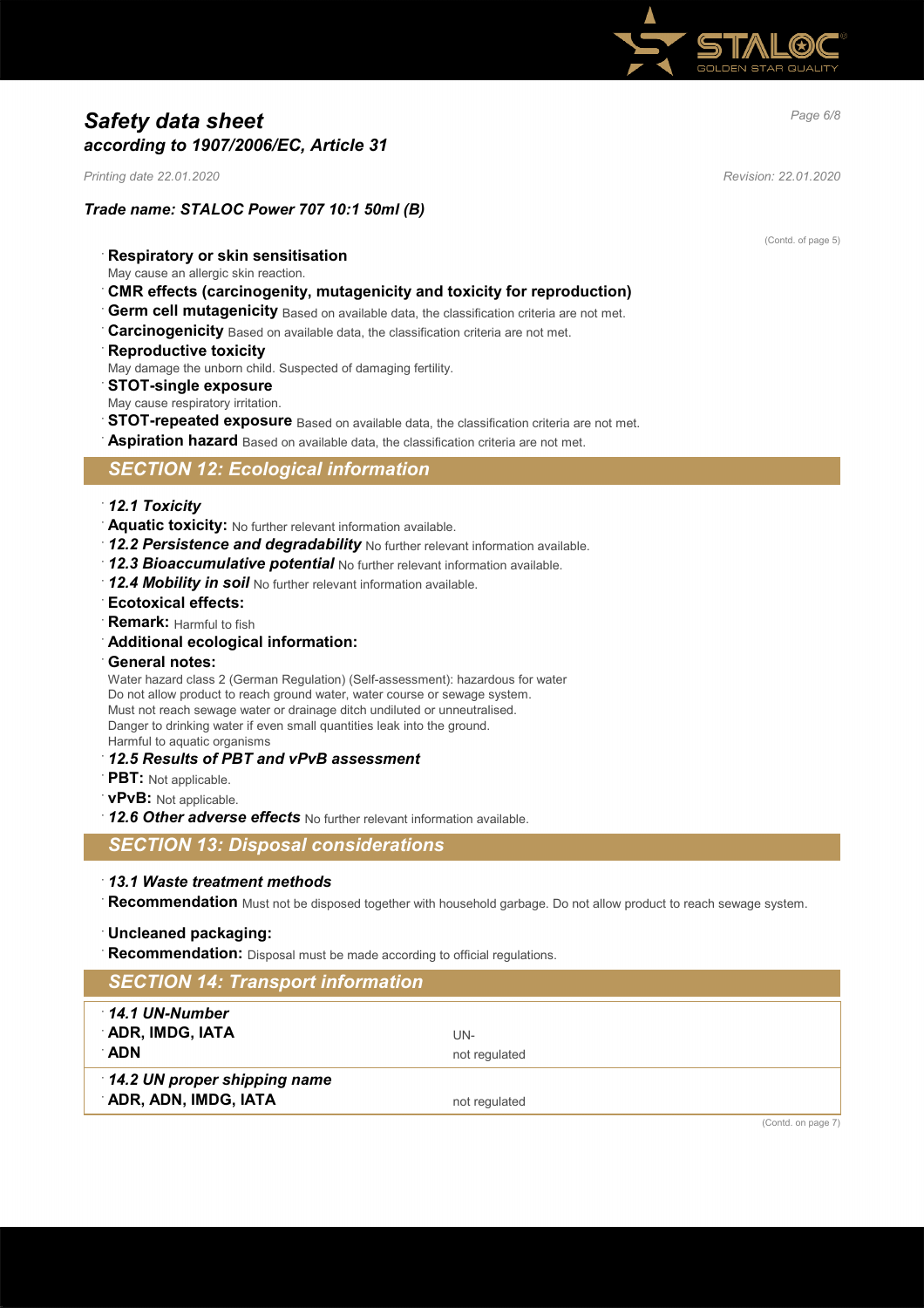

# *Page 7/8 Safety data sheet according to 1907/2006/EC, Article 31*

*Printing date 22.01.2020 Revision: 22.01.2020*

# *Trade name: STALOC Power 707 10:1 50ml (B)*

(Contd. of page 6)

| 14.3 Transport hazard class(es)                 |                 |  |
|-------------------------------------------------|-----------------|--|
| ADR, ADN, IMDG, IATA<br>∴Class                  |                 |  |
|                                                 | not regulated   |  |
| 14.4 Packing group                              |                 |  |
| ADR, IMDG, IATA                                 | not regulated   |  |
| 14.5 Environmental hazards:                     | Not applicable. |  |
| 14.6 Special precautions for user               | Not applicable. |  |
| 14.7 Transport in bulk according to Annex II of |                 |  |
| <b>Marpol and the IBC Code</b>                  | Not applicable. |  |
| <b>UN "Model Regulation":</b>                   | not regulated   |  |
|                                                 |                 |  |

# *SECTION 15: Regulatory information*

## · *15.1 Safety, health and environmental regulations/legislation specific for the substance or mixture*

### · **Directive 2012/18/EU**

- **Named dangerous substances ANNEX I** None of the ingredients is listed.
- REGULATION (EC) No 1907/2006 ANNEX XVII Conditions of restriction: 3
- 15.2 Chemical safety assessment: A Chemical Safety Assessment has not been carried out.

# *SECTION 16: Other information*

This information is based on our present knowledge. However, this shall not constitute a guarantee for any specific product features and shall not establish a legally valid contractual relationship.

### · **Relevant phrases**

- H226 Flammable liquid and vapour.
- H302 Harmful if swallowed.
- H310 Fatal in contact with skin.
- H312 Harmful in contact with skin.
- H314 Causes severe skin burns and eye damage.
- H315 Causes skin irritation.
- H317 May cause an allergic skin reaction.
- H318 Causes serious eye damage.
- H319 Causes serious eye irritation.
- H335 May cause respiratory irritation.
- H360Df May damage the unborn child. Suspected of damaging fertility.
- H400 Very toxic to aquatic life.
- H410 Very toxic to aquatic life with long lasting effects.
- H412 Harmful to aquatic life with long lasting effects.

### · **Department issuing SDS:** Product safety department

#### · **Contact:** Hr Stankovsky

### · **Abbreviations and acronyms:**

ADR: Accord européen sur le transport des marchandises dangereuses par Route (European Agreement concerning the International Carriage of Dangerous Goods by Road) IMDG: International Maritime Code for Dangerous Goods

IATA: International Air Transport Association GHS: Globally Harmonised System of Classification and Labelling of Chemicals

EINECS: European Inventory of Existing Commercial Chemical Substances

ELINCS: European List of Notified Chemical Substances CAS: Chemical Abstracts Service (division of the American Chemical Society)

LC50: Lethal concentration, 50 percent

LD50: Lethal dose, 50 percent

PBT: Persistent, Bioaccumulative and Toxic

vPvB: very Persistent and very Bioaccumulative Flam. Liq. 3: Flammable liquids – Category 3

Acute Tox. 2: Acute toxicity - dermal – Category 2